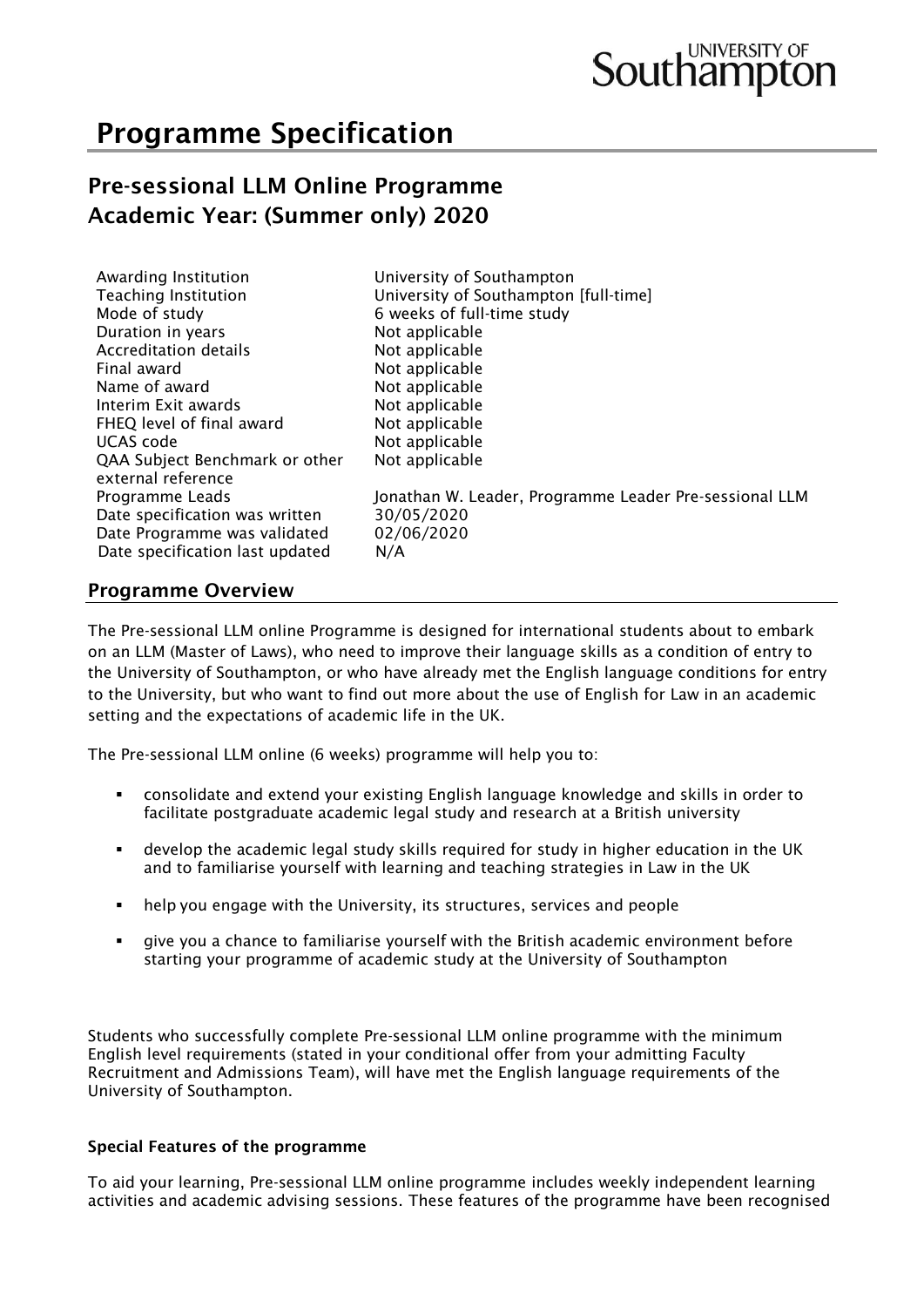as particular strengths by our external examiners. You will also view weekly lectures on subjects of academic interest, which are delivered by guest speakers from across the University's academic community.

#### Learning and teaching

The Pre-sessional LLM online programme consists of four core modules: Academic Reading, Academic Writing, Academic Listening, and Academic Speaking. You also complete Independent Learning tasks to further develop the critical thinking and study skills necessary to succeed at the University. You will view weekly law lectures given by law lecturers from the law department, and have tutorials with your tutors in which you receive feedback on your learning to help you to further develop your language and academic skills.

You will have approximately 20 University hours per week interacting with Pre-sessional academic staff and/or teaching materials, including live taught sessions, live tutorials, live feedback and small group interactions and a range of recorded material and study tasks. In addition, because this is an academic programme, you will also be expected to carry out further independent study and complete programme assessments.

#### Learning activities include:

- academic writing tasks e.g. two types of written assignment set by Law lecturers (the discussion essay and problem question); preparing case summaries
- academic reading tasks e.g. reading cases, journal articles, statutes
- academic oral interactions, online discussion work, online debates and online oral presentations on legal topics
- **•** pronunciation practice
- **EXEC** grammar and vocabulary work
- academic listening and note-taking activities e.g. from lectures or recorded sources
- online information gathering activities i.e. research
- one-to-one tutorials
- completing online learning materials
- IT skills for law including an introduction to electronic law resources

#### Assessment

You will complete a number of formative and summative assessments for the Academic Reading, Academic Writing, Academic Listening and Academic Speaking modules, which are designed to prepare you for study on the LLM. Examples of assessments include discuss/problem essays, writing case summaries, writing up notes from lectures, online oral presentations and timed online tasks.

The summative assessments in each module provide the final module mark. Please see the table below for how the assessment is weighted:

| Assessment method | % contribution to final mark |
|-------------------|------------------------------|
| Writing           | 40%                          |
| Reading           | 20%                          |
| Listening         | 20%                          |
| Speaking          | 20%                          |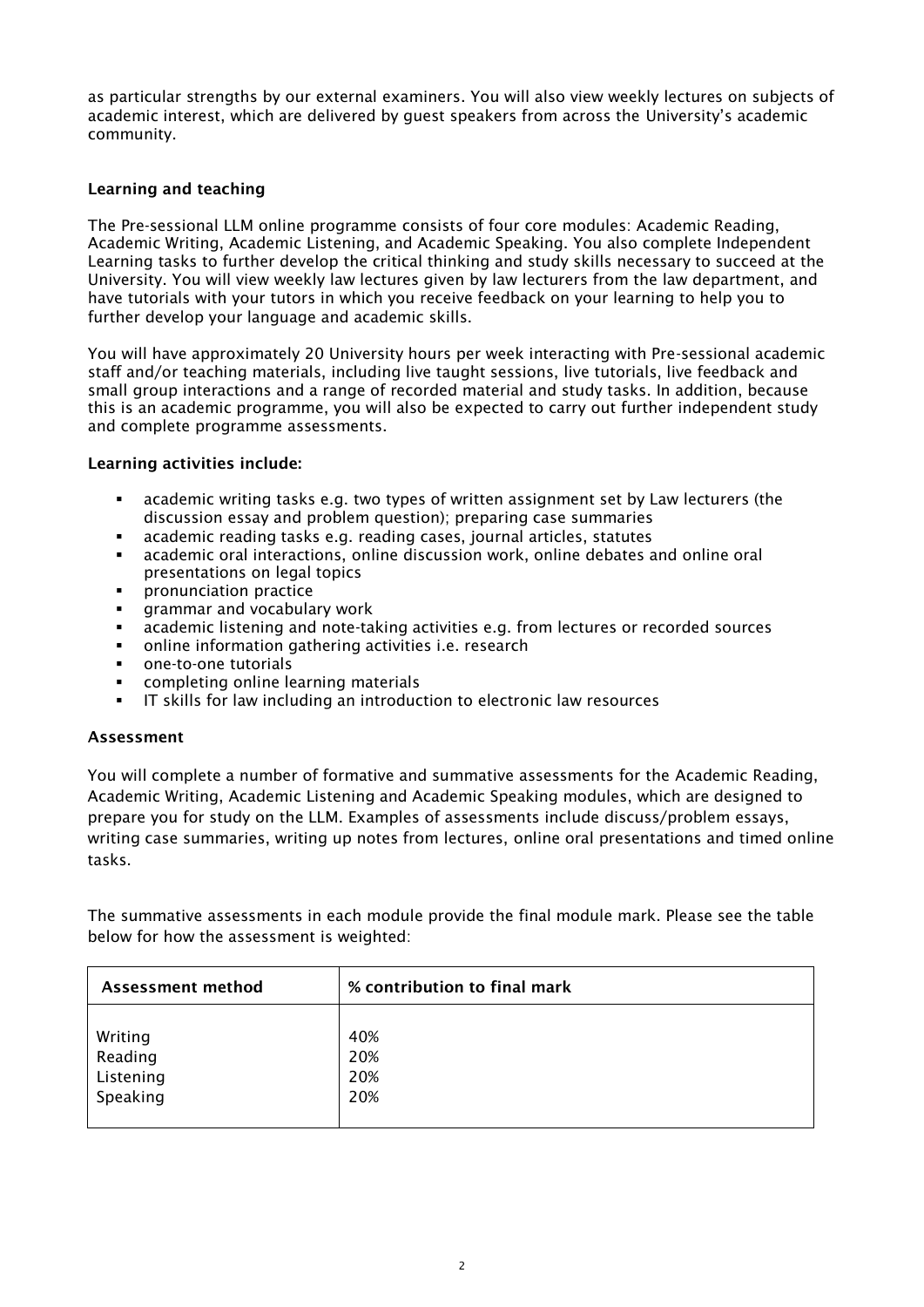#### Assessment type

The assessments you undertake are shown in the table below. Formative assessment refers to those assessments for which you will receive feedback and summative assessments count towards your final mark; we also provide feedback on your summative coursework.

| <b>Skill</b>        | <b>Assessment</b>                                                                                                                                                                                                                                                                                                        |
|---------------------|--------------------------------------------------------------------------------------------------------------------------------------------------------------------------------------------------------------------------------------------------------------------------------------------------------------------------|
| (% of final mark)   |                                                                                                                                                                                                                                                                                                                          |
| Reading (20%)       | Formative: 3 case summaries: the best mark of these becomes a summative<br>mark and contributes to the final mark                                                                                                                                                                                                        |
|                     | Summative: Best mark out of the 3 case summaries - 100%                                                                                                                                                                                                                                                                  |
| Writing (40%)       | Formative/Summative<br>Initial Writing Task (1hr completed in class)<br>Ongoing short written homework exercises<br>Mid-course reading and writing task<br>Summative<br>Best mark out of 'Discuss' and 'Problem' essay - (50% of 40%)<br>'Discuss' essay<br>'Problem' question<br>Final Timed online task - (50% of 40%) |
|                     | Writing accounts for 40% of your overall final mark, double that of the other<br>modules, since this is the main (but not the only) form of assessment on the<br>LLM. However, the writing tasks incorporate aspects of reading and<br>listening, since sources must be assimilated into the written answers.            |
| Listening (20%)     | Formative<br>3 sets of lecture notes and a written-up version of notes<br>Mid-course task<br>Summative                                                                                                                                                                                                                   |
|                     | Best mark for a set of lecture notes and written-up version of notes - 50%<br>Final Timed online task - 50%                                                                                                                                                                                                              |
| Speaking (20%)      | Formative<br>1 individual presentation                                                                                                                                                                                                                                                                                   |
|                     | <b>Summative</b><br>1 individual 'presentation and discussion' - 50%<br>Small group interactions skills (assessed throughout the programme) - 50%                                                                                                                                                                        |
| Overall Mark (100%) | Your marks for the summative assessments are combined to give you your<br>final percentage mark for your overall ability in reading, writing, listening<br>and speaking.                                                                                                                                                 |

Please note: As a research-led University, we undertake a continuous review of our programmes to ensure quality enhancement and to manage our resources. As a result, this programme may be revised during a student's period of registration; however, any revision will be balanced against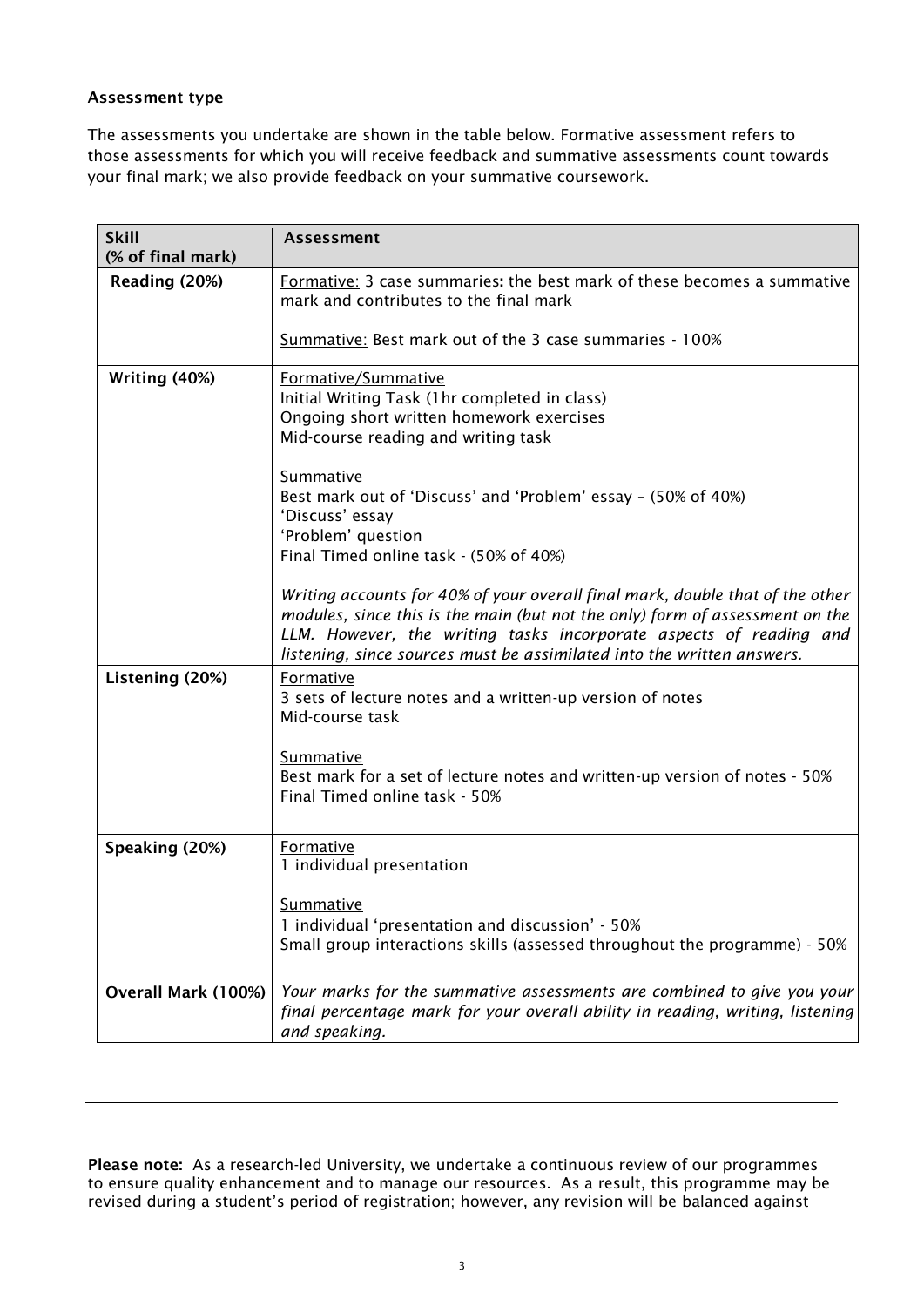the requirement that the student should receive the educational service expected. Please read our [Disclaimer](http://www.calendar.soton.ac.uk/index.html) to see why, when and how changes may be made to a student's programme.

Programmes and major changes to programmes are approved through the University's programme validation process which is described in the University's Quality handbook.

## Educational Aims of the Programme

The aims of this Pre-sessional LLM online programme are to:

- consolidate and extend previous English language knowledge and skills in order to facilitate post-graduate academic legal study and research at a British university
- develop the academic legal study skills required for study in higher education in the UK and to familiarise yourself with learning and teaching strategies in Law in the UK
- enable you to familiarise yourself with the British academic environment before starting your programme of academic study at the University of Southampton

## Programme Learning Outcomes

#### Knowledge and Understanding

Having successfully completed this programme you will be able to demonstrate knowledge and understanding of:

A1. The relevant conventions followed in legal academic English (both written and spoken) e.g. Oscola referencing

A2. What is expected of a student in British higher education, especially in terms of approach to studying and learning e.g. active and independent learning

A3. How to efficiently locate and use reliable sources appropriate for law, both online and from the Hartley Library e.g. use of law reports/cases

A4. How to read texts such as journal articles and cases in which writers adopt particular attitudes or viewpoints

A5. How academic legal texts are coherently constructed and formatted e.g. cases and statutes

A6. How to read efficiently in order to construct meaning from complex texts and documents e.g. skimming and scanning to find the ratio and obiter of a case

A7. How to construct academic legal essay types i.e. discuss essays and problem questions, which involves the use of sources

A8. How to write clear, detailed text supporting your points with appropriate legal sources of information e.g. in text citation

A9. How to identify the structure of lectures and produce well-structured presentations e.g. introduction

A11. How to identify the main and supporting points in lectures e.g. signposting language, discourse markers

A12. How to process extended speech and follow fairly complex lines of argument

A13. How to take an active part in discussions and to sustain a point of view e.g. seminars and debates

A14. How to deliver academic presentations e.g. preparation, structure, flow.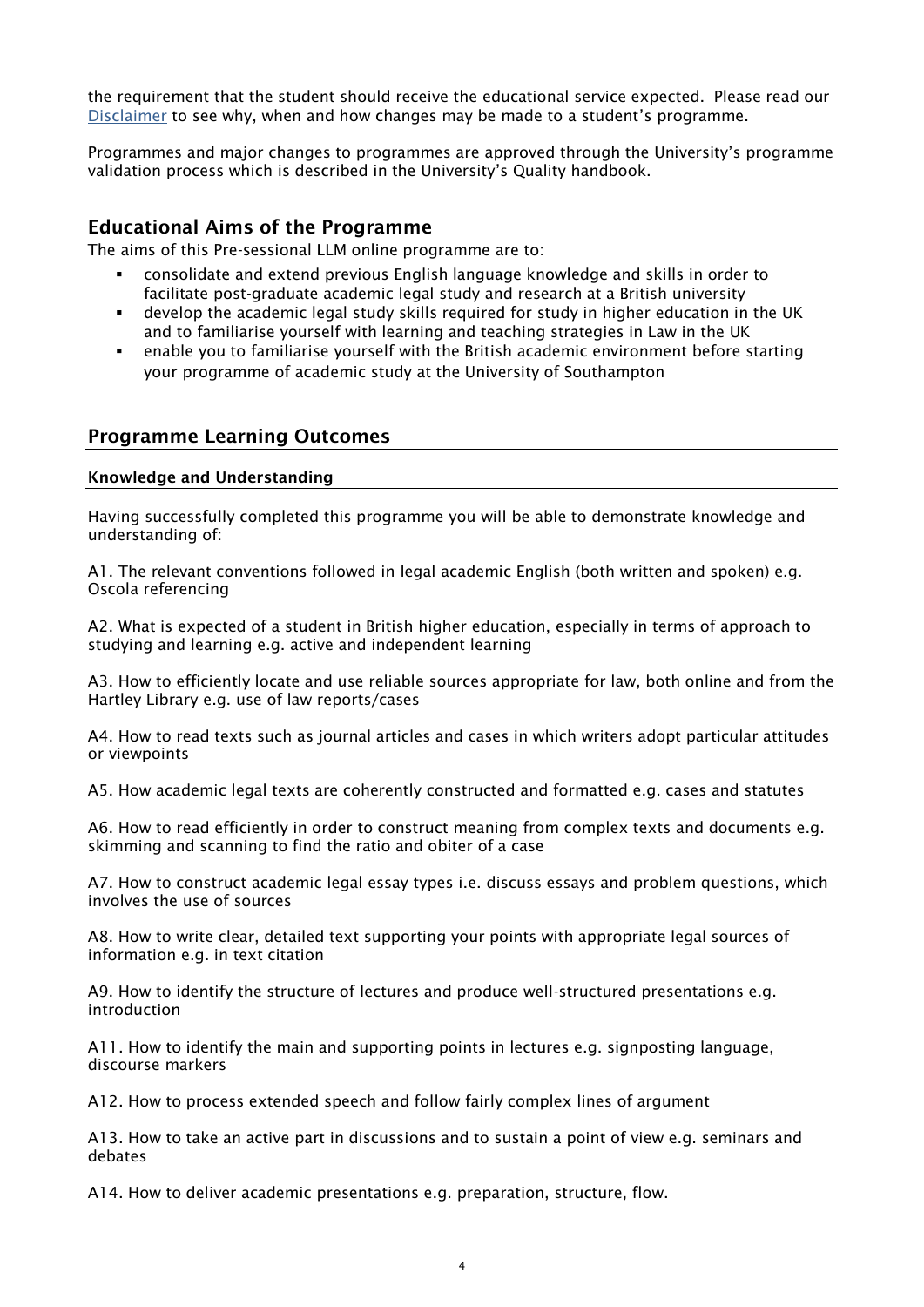#### *Teaching and Learning Methods*

The Pre-sessional LLM online programme is an integrated programme in which skills / modules are taught together as they are rarely used in isolation. Your online sessions therefore focus on academic reading and writing (with your class tutor) and listening and speaking (with your listening and speaking tutor).

Your knowledge and understanding are further enhanced through communicative teaching activities such as online small group interactions, online presentations, online guided independent study and the preparation for written assignments. You will also be able to view weekly online law lectures, and all modules use online material.

Depending on the assessment type, written, group and tutorial feedback will be provided to enable you to identify your strengths and weaknesses, and continue to develop your language and academic skills effectively. Tutors give extensive guidance, and law lecturers give pre-lecture reading lists and recommendations of reference and source materials for essays. You will learn to take more responsibility for your own learning as you move through the programme.

#### *Assessment methods*

Your knowledge and understanding will be assessed in a variety of ways, which include timed online tasks and coursework. Timed online tasks assess your ability to apply your knowledge and understanding, often asking you to present an argument within a limited period. Coursework may include tasks such as essays, class presentations, and preparing for online taught sessions. These tasks test your ability to apply your knowledge and understanding of academic language and study skills, and to construct an in-depth argument over a much longer period.

#### Subject Specific Intellectual and Research Skills

Having successfully completed this programme you will be able to:

- B1. Recognise and understand legal and academic vocabulary
- B2. Identify appropriate sources of information for law
- B3. Locate resources for law online

B4. Interpret and analyse a range of information from different sources such as cases, statutes and journals

B5. Extract, paraphrase and synthesise key information from written and spoken sources, in particular key information such as the ratio in cases.

- B6. Present reasoned and structured arguments, both orally and in written form
- B7. Express facts, concepts and arguments clearly using appropriate language
- B8. Understand and present detailed legal reasoning.

#### *Teaching and Learning Methods*

The structure and content of the Pre-sessional LLM online programme gives you the opportunity to develop a range of cognitive skills as you are introduced to the academic rigours of higher education in the UK. From the outset of the programme, cognitive skills are developed in communicative online interactions including small group interactions with other students, presentations, debates and discussions. Lectures you view will develop the skills of processing and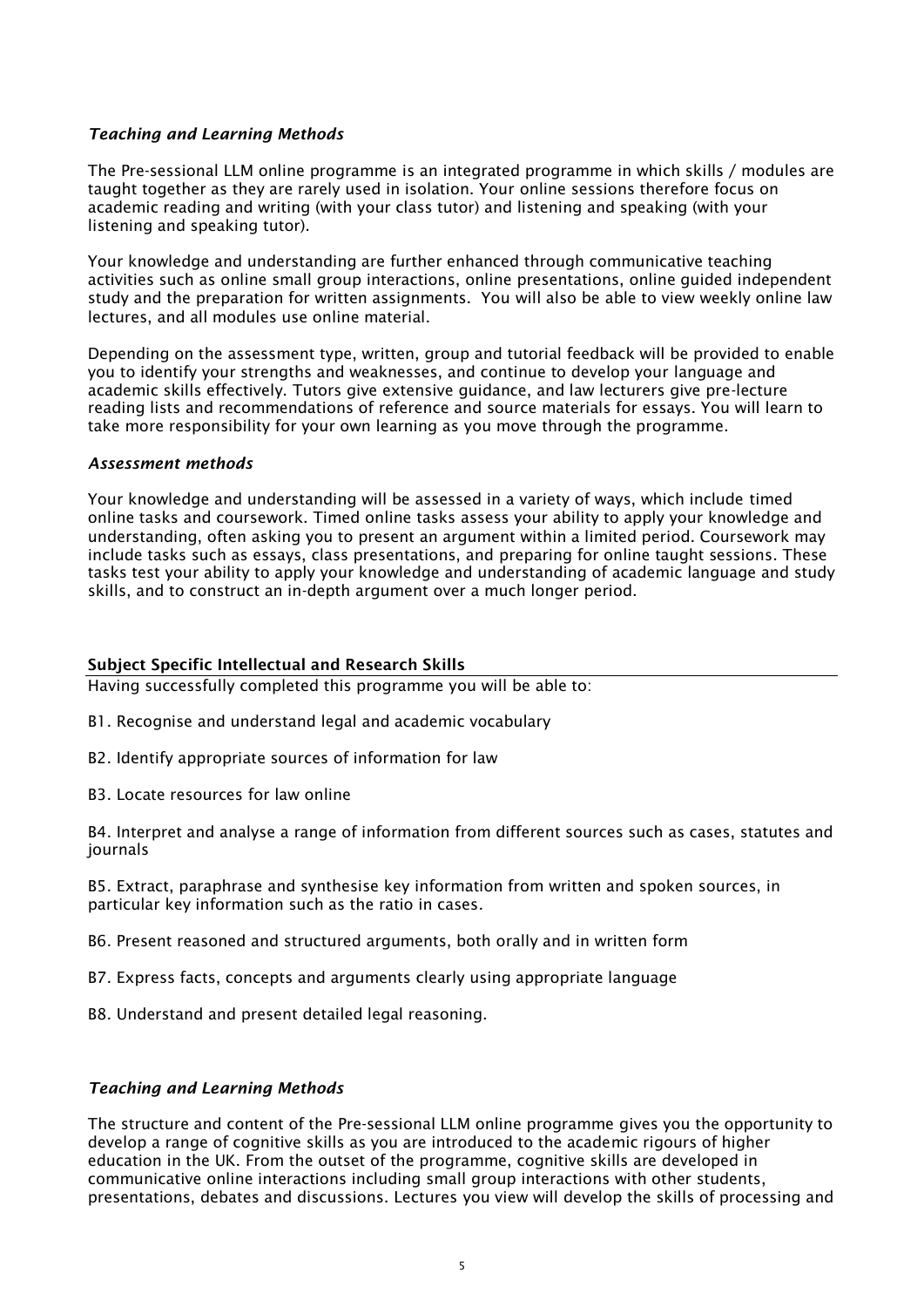summarising information (internally and through note-taking and discussion). Critical thinking skills will be developed as you learn how to recognise subjectivity, legal reasoning, analyse arguments objectively and to apply these skills in your own work. You further develop cognitive skills through researching and writing essays throughout the programme.

Depending on the assignment type, written feedback, oral in-class feedback and tutorial feedback is given to help you to identify any gaps in your cognitive skills. This allows you to develop your skills effectively by building on your strengths and addressing weaknesses or gaps in conveying subject specific knowledge or processing relevant research.

#### *Assessment methods*

Assessment methods include online academic tasks (formative and summative) and online coursework (formative and summative). Timed tasks, whether written or oral, are designed to test your overall thinking skills in conditions where time and support for reflection are limited, as often in real life. Coursework assessment provides formative and summative testing against the intended learning outcomes of the module concerned.

Assessment tasks are directly related to learning outcomes of modules and integrate critical thinking skills with language knowledge outcomes. For example, a presentation and discussion on a legal topic tests your ability to think through and organise your material in preparation, and to 'think on your feet' under questioning, as well as testing your legal knowledge, interactive skills, strategic competence, and your linguistic accuracy and fluency.

## Transferable and Generic Skills

Having successfully completed this programme you will be able to:

C1. Produce writing in appropriate academic genres and follow required conventions, including referencing

- C2. Employ a range of general and academic vocabulary appropriately
- C3. Apply a range of reading strategies to help you to read efficiently
- C4. Listen to, understand and take notes in lectures
- C5. Actively participate in small online discussions and tutorials
- C6. Prepare and deliver oral presentations, both individually and as part of a group

C7. Work as a member of a team by cooperating with others, negotiating, listening to others in a group, sharing responsibilities & tasks and meeting deadlines

C8. Adhere to guidelines and meet relevant deadlines

C9. Set and monitor individual goals, reflect on your own learning and feedback, and have the confidence to seek help when needed

C10. Use ICT to produce documents and other material using a computer.

## Disciplinary Specific Learning Outcomes

- D1. Recognise and understand legal and academic vocabulary
- D2. Know how to use some key legal terminology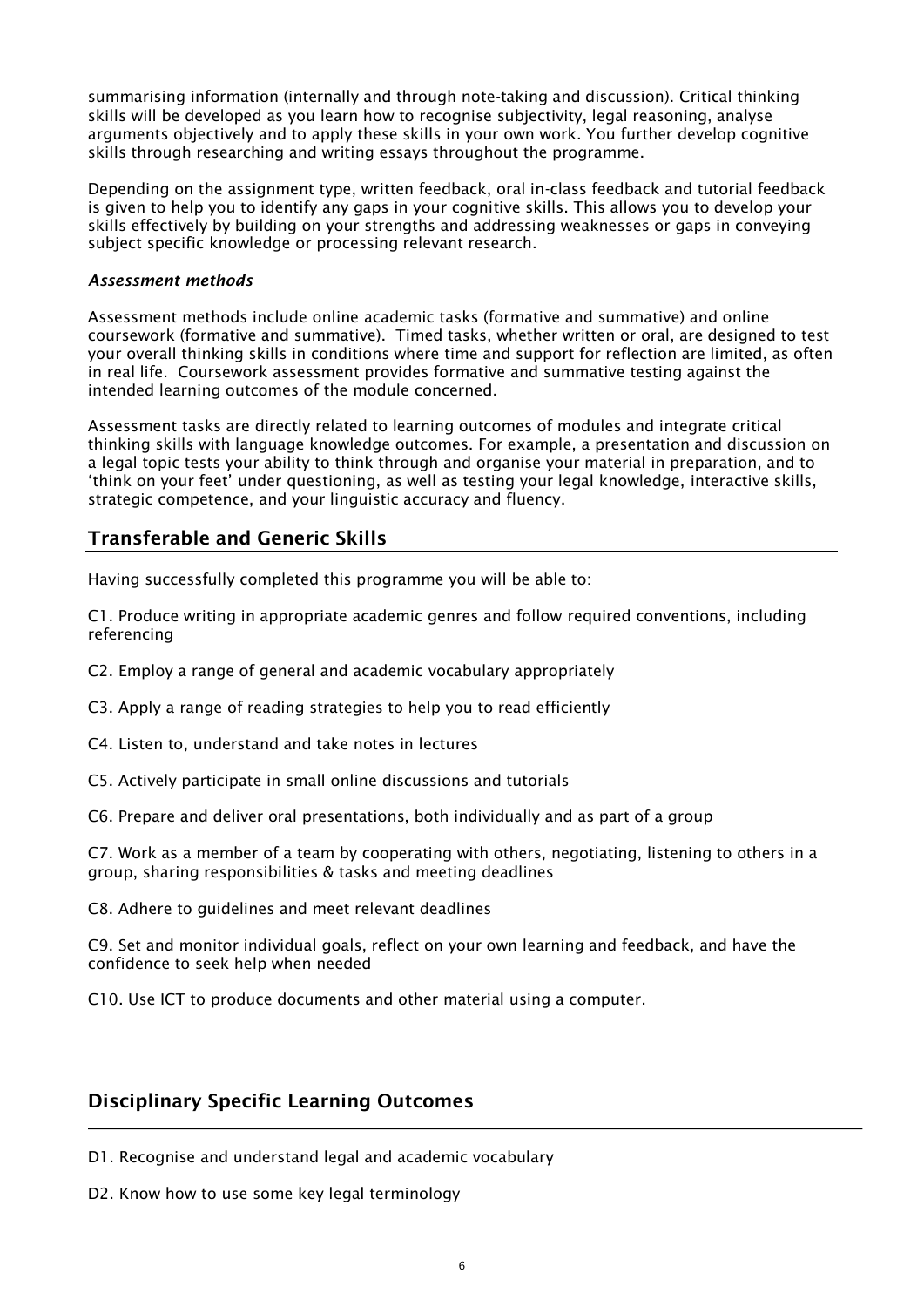D3. Identify appropriate sources of information for law

D4. Locate resources for law online

D5. Interpret and analyse a range of information from different sources such as cases, statutes and journals

D6. Recognise and analyse the structure and format of legal documentation

D7. Employ appropriate strategies and skills to construct meaning from complex texts and legal documents

D8. Extract, paraphrase and synthesise key information from written and spoken sources, in particular key information such as the legal reasoning in cases.

D9. Understand and present detailed legal reasoning, both orally and in written form

## Programme Structure

#### Typical course content

The Pre-sessional LLM online programme consists of the four modules of Academic Reading, Writing, Listening and Speaking. You also engage in independent learning activities to further develop critical thinking and study skills necessary to succeed at the University. You will be able to view weekly law lectures and have weekly online tutorials with your tutors to receive feedback on your learning and to help you further develop your skills.

#### Pre-sessional LLM Modules

| <b>Module Code</b> | <b>Module Title</b>                    |
|--------------------|----------------------------------------|
| <b>PRESO013</b>    | Academic Listening (Pre-sessional LLM) |
| <b>PRES0014</b>    | Academic Reading (Pre-sessional LLM)   |
| <b>PRESO015</b>    | Academic Speaking (Pre-sessional LLM)  |
| <b>PRES0016</b>    | Academic Writing (Pre-sessional LLM)   |

#### Support for student learning

There are facilities and services to support your learning some of which are accessible to students across the University and some of which will be geared more particularly to students in your Faculty or discipline area.

The University provides:

- library resources, including e-books, on-line journals and databases, which are comprehensive and up to date; together with assistance from Library staff to enable you to make the best use of these resources
- computer accounts which will connect you to a number of learning technologies for example, the Blackboard virtual learning environment (which facilitates online learning and access to specific learning resources)
- standard online tools such as Email, secure filestore and calendars.
- access to key information through the MySouthampton Student Mobile Portal which delivers timetables, Module information, Locations, Tutor details and Library account.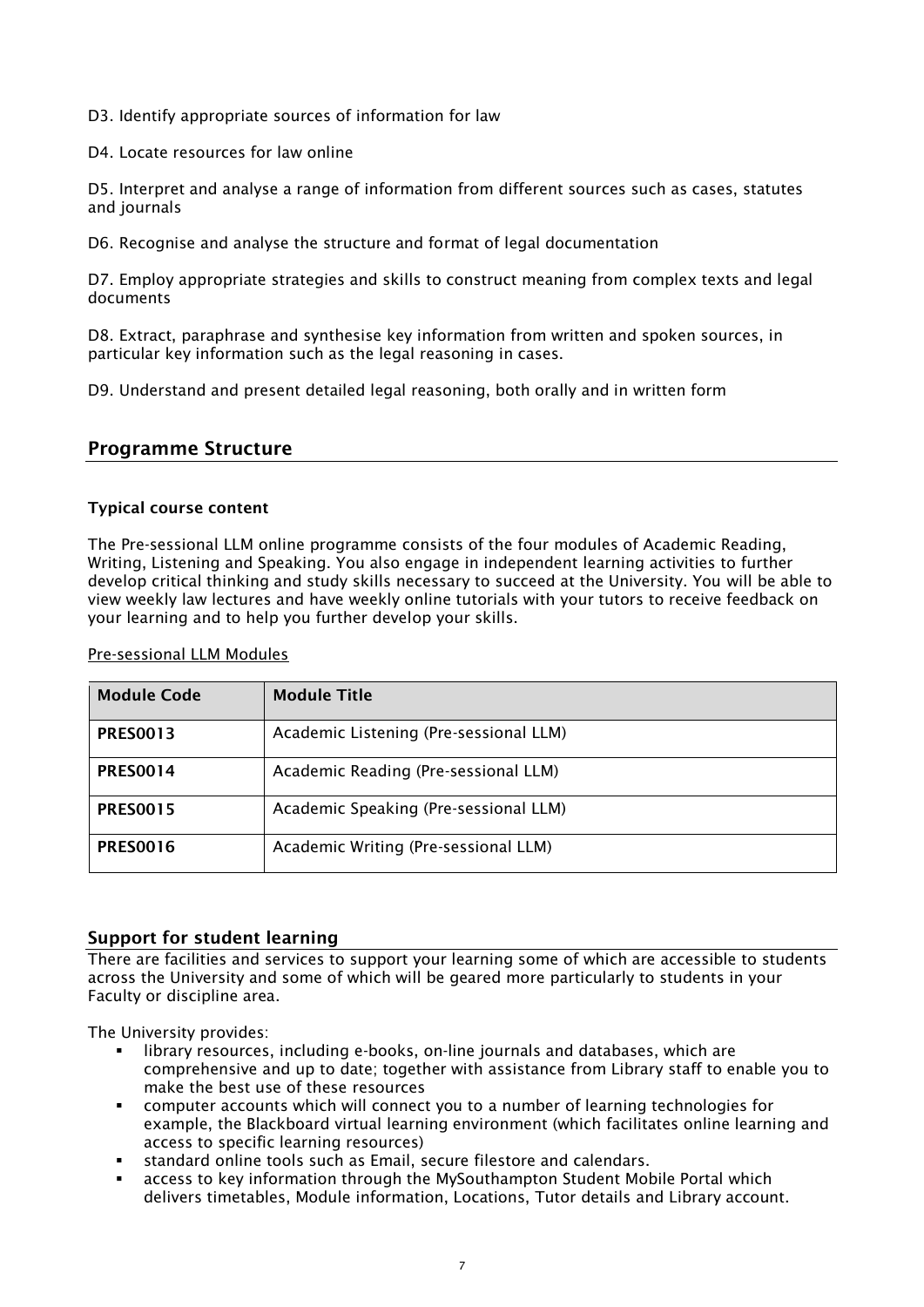- IT support through a comprehensive website.
- Enabling Services offering support services and resources via a triage model to access crisis management, mental health support and counselling.
- the Student Services Centre (SSC) to assist you with a range of general enquiries

The Students' Union provides:

an Advice Centre offering free and confidential advice including support if you need to make an academic appeal

Associated with your programme, you will be able to access:

- Experienced academic tutors
- On-line course materials via Virtual Learning Environment (Blackboard)
- Dedicated administrative staff for administrative queries.

## Methods for evaluating the quality of teaching and learning

You will have the opportunity to have your say on the quality of the programme in the following ways:

- completing online student evaluation questionnaires at the end of the programme
- completing a feedback questionnaire sent by the Students' Union

The ways in which the quality of your programme is checked, both inside and outside the University, are:

- regular module and programme reports which are monitored by the Faculty
- **•** Programme validation, normally every five years.
- external examiners, who produce an annual report
- a national Research Assessment Exercise (our research activity contributes directly to the quality of your learning experience)
- **EXECT:** Institutional Review by the Quality Assurance Agency

## Criteria for Admission

The minimum Pre-sessional LLM entry requirements are a 6.5 IELTS with a 5.5 in each skill. Please contact our Admissions Team for advice on your entry requirements.

#### Career Opportunities

The communication and research skills you will develop on Pre-sessional LLM online are highly transferable. The increased ability to work with peers, express ideas and understand complex language should mean that future career opportunities will be enhanced.

## External Examiners for the programme

| <b>Name Mr Richard Hitchcock</b>            | Name: Ms Norlene Conway           |
|---------------------------------------------|-----------------------------------|
| <b>Institution</b> University of Portsmouth | Institution: University of London |
|                                             |                                   |

Students must not contact External Examiners directly, and external examiners have been advised to refer any such communications back to the University. Students should raise any general queries about the assessment and examination process for the programme with their Course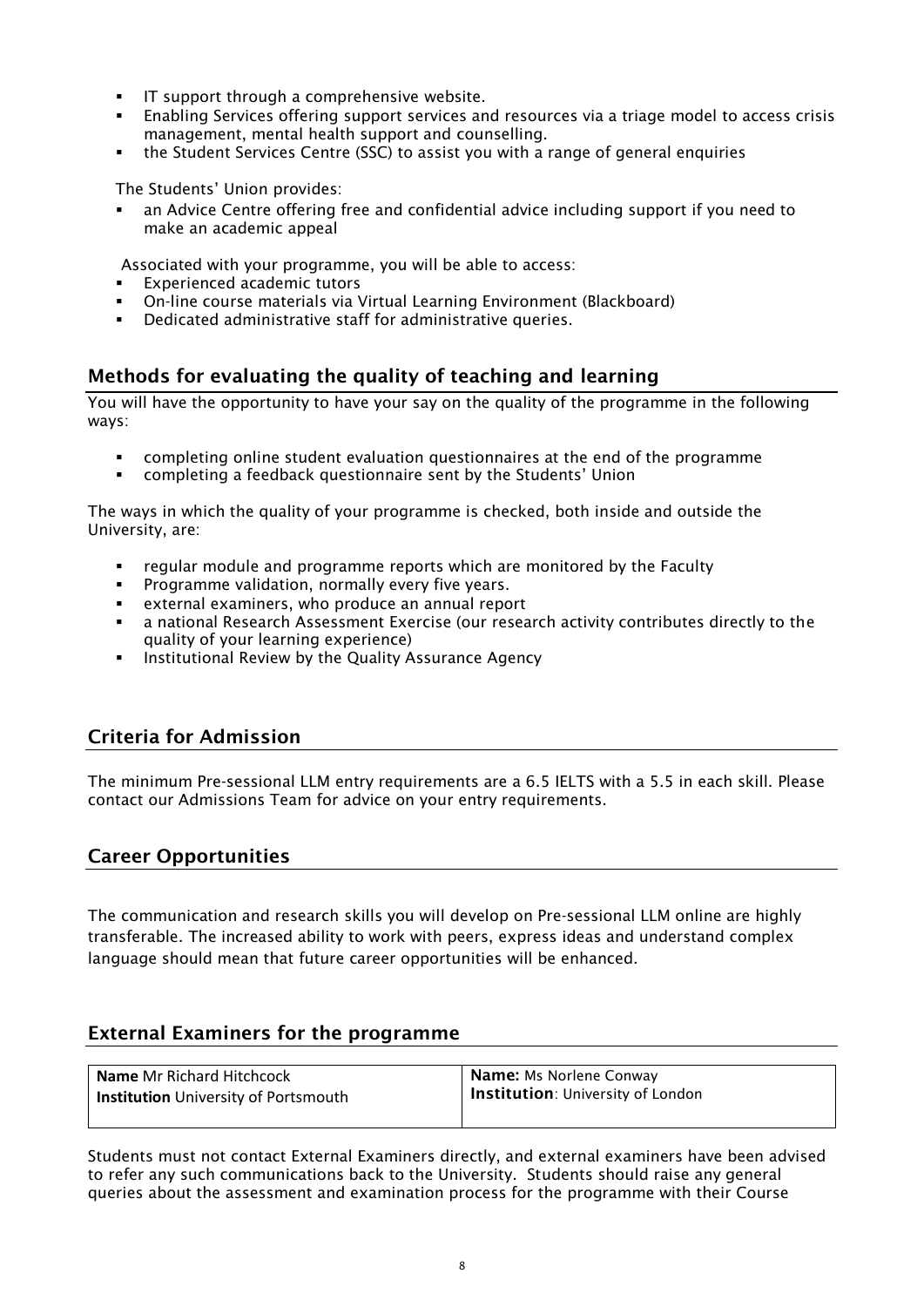Representative, for consideration through Staff: Student Liaison Committee in the first instance, and Student representatives on Staff: Student Liaison Committees will have the opportunity to consider external examiners' reports as part of the University's quality assurance process.

External examiners do not have a direct role in determining results for individual students, and students wishing to discuss their own performance in assessment should contact their personal tutor in the first instance.

Please note: This specification provides a concise summary of the main features of the programme and the learning outcomes that a typical student might reasonably be expected to achieve and demonstrate if s/he takes full advantage of the learning opportunities that are provided. More detailed information can be found in the programme handbook (or other appropriate guide) or online at:

[http://www.southampton.ac.uk/humanities/international/language\\_support/presess.page](http://www.southampton.ac.uk/humanities/international/language_support/presess.page)